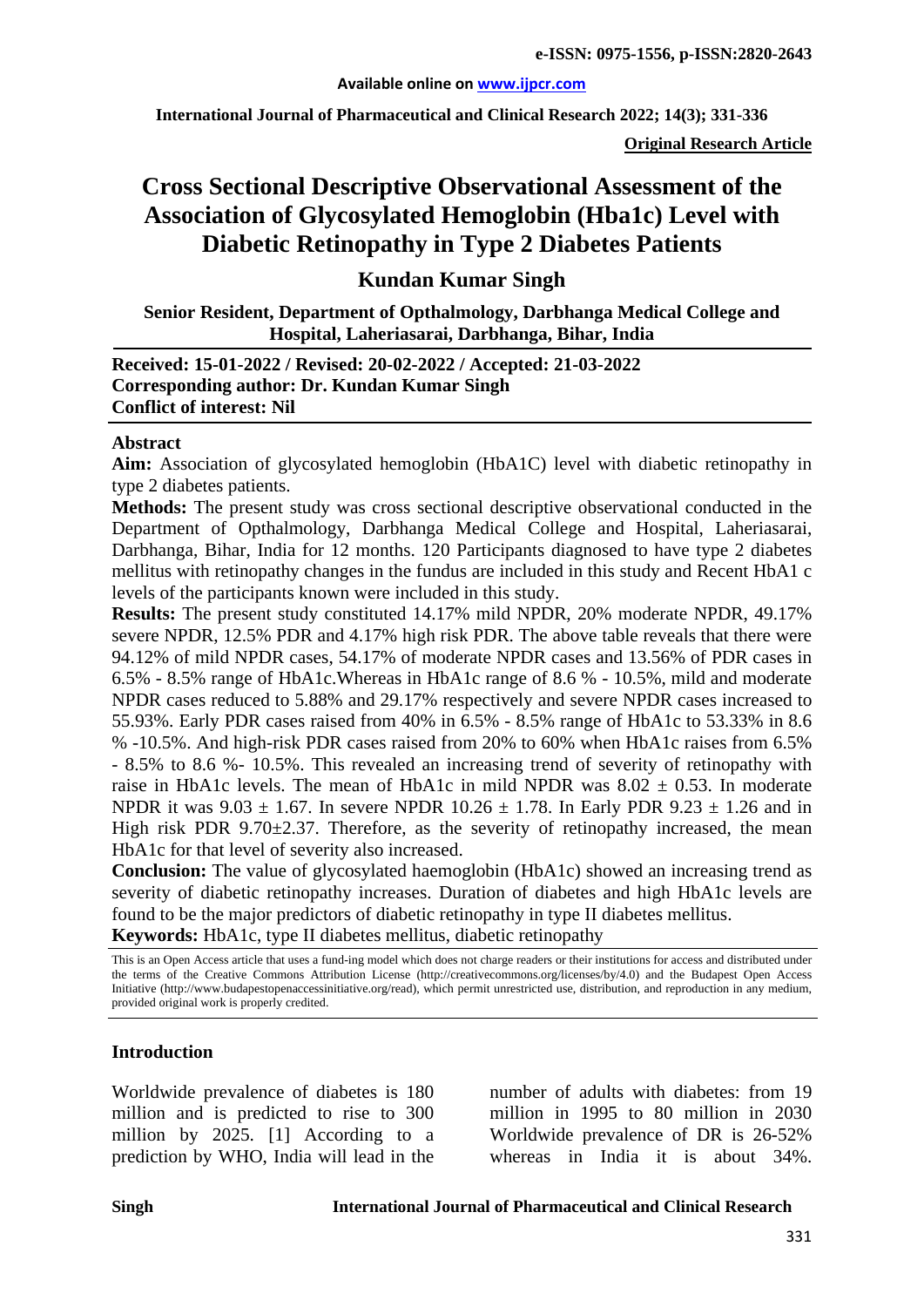Blindness from any cause is a worldwide concern and DR is a well known frequent cause of visual impairment and irreversible visual loss. It is known to silently affect the middle age over a period of years to decades with symptoms occurring only very late in the disease. Therefore early detection and treatment of DR is of utmost importance for prevention of visual impairment and progression of DR. [1,2] With uncontrolled population increasing daily, more caloric consumption and with advancement in technology people shifting towards sedentary lifestyle, this number is projected to reach 640 million by 2040, making diabetes as one of the largest global health issues of 21st century. [2] India is considered as world capital of Diabetes. According to WHO, India has about 70 million people living with diabetes in 2015, increasing to 98 million by 2030. [3] Diabetic retinopathy is among the most common causes of legal blindness affecting the age group of 20-74 years of age and is a frequent microvascular complication of DM. [4] The prevalence of DR is considerably higher in type 1 than in type 2 DM, seen in all patients of type 1 & 70% of type 2 DM after 15 years of DM. [5,6]

Patients suffering from retinopathy are initially asymptomatic but gradually experience floaters, distortion and blurred vision which may later progress to irreversible changes. The relative risk of blindness in diabetes patients is approximately 5 times the risk of those without diabetes after adjusting for potential confounders. [7]

Glycosylated haemoglobin is non enzymatic addition of a sugar residue to haemoglobin. When glucose is bound nonenzymatically to a terminal portion of Hb chain, its quantization becomes possible. This measurement is directly proportional to blood glucose concentration. [8] As life span of RBCs is 120 days, this test, with allowances for the dynamics of RBCs production & disposal, indicate mean blood glucose over a 2- 3month period. At present, the consensus on best method for measuring glycosylated haemoglobin is to use a fractionated value of HbA1c. The normal value of HbA1c is  $< 6.9\%$  of total haemoglobin. DR is one of the most common causes of blindness, therefore there should be an effort for early diagnosis and treatment of DR. Poor glucose control is a risk factor and glycosylated haemoglobin indicates long term blood glucose concentration.

# **Material and methods**

The present study was cross sectional descriptive observational conducted in the Department of Opthalmology, Darbhanga Medical College and Hospital, Laheriasarai, Darbhanga, Bihar, India for 1 year.

## **Methodology**

120 Participants diagnosed to have type 2 diabetes mellitus with retinopathy changes in the fundus are included in this study and Recent HbA1 c levels of the participants known were included in this study. Participants with known other systemic diseases which could manifest as retinal pathology, Participants with very hazy ocular media (i.e. ocular fundus not clearly visible by indirect ophthalmoscopy) are excluded from the study and Gestational diabetics and juvenile diabetics were excluded from this study.

A general physical examination was performed followed by a complete ophthalmic examination. A detailed fundus evaluation was performed using a direct ophthalmoscopy, indirect ophthalmoscopy along with slit lamp biomicroscopy with +90D lens. FBS and Glycosylated hemoglobin (HbA1c) were investigated in lab. Glycosylated haemoglobin (HbA1c) was measured by Daytona auto analysis set.lt is expressed in percentage (%).

### **Statistical methods**

Analysis of variance test was used to determine the relationship between HbA1c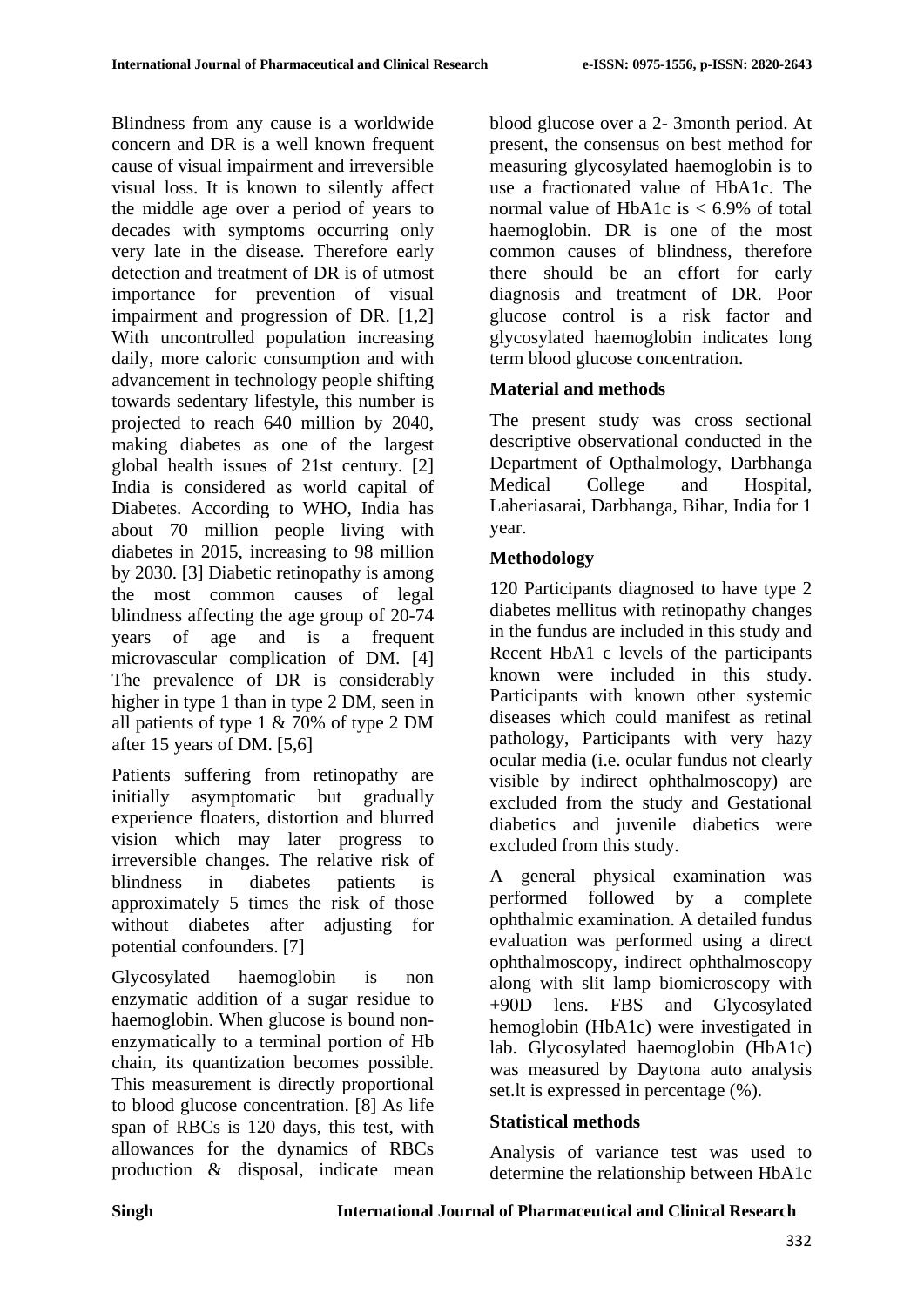and severity of retinopathy in patients of type 2 DM. Chi Square test was used to determine the relationship between severity of diabetic retinopathy with visual acuity and duration of diabetes.

| <b>Profile</b>                    | Number or mean   |
|-----------------------------------|------------------|
| Gender                            |                  |
| Male                              | 70               |
| Female                            | 50               |
| Mean age (years)                  | $61.22 \pm 5.69$ |
| Mean age at diagnosis (years)     | $46.88 \pm 5.33$ |
| Mean duration of diabetes (years) | $15.77 \pm 6.86$ |
| Mean $HbA1c(\%)$                  | $9.12{\pm}4.69$  |

**Results Table1: Demographic and clinical profile**

There were 70 males and 50 females in our study group, revealing a male predominance in our recruited study population. The male : female ratio was 1.4 : 1. The above table shows the demographic data of 120 patients included in our study. The mean age of participants

in this study was  $61.22 \pm 5.69$  and out of the 120 participants, M:F ratio was 1.4:1 . The mean age of 120 patients at diagnosis was 46.88±5.33 and mean duration of diabetic age was 15.77±6.86. The mean of Glycosylated haemoglobin (HbA1c) in the study population was  $9.12\pm4.69$ .

**Table2: Prevalence of retinopathy**

| <b>Retinopathy</b> | No of patients | Percentage $(\% )$ |
|--------------------|----------------|--------------------|
| Mild NPDR          |                | 14.17              |
| Moderate NPDR      | 24             |                    |
| <b>Severe NPDR</b> | 59             | 49.17              |
| Early PDR          |                | 12.5               |
| High risk PDR      |                | 117                |

The present study constituted 14.17% mild NPDR, 20% moderate NPDR, 49.17% severe NPDR, 12.5% PDR and 4.17% high risk PDR. Out of 120 retinopathy patients studied severe and very severe

NPDR accounted for nearly half the patients while the other half consisted of early PDR, mild and moderate NPDR, the latter being higher than the former.

| Table 3: Correlation of HbA1c with severity of Retinopathy |  |  |  |
|------------------------------------------------------------|--|--|--|
|                                                            |  |  |  |

|                          | <b>Severity of retinopathy</b> |                                |                              |                            |                                |  |
|--------------------------|--------------------------------|--------------------------------|------------------------------|----------------------------|--------------------------------|--|
| HbA1c range Mild<br>(%). | <b>NPDR</b>                    | <b>Moderate</b><br><b>NPDR</b> | <b>Severe</b><br><b>NPDR</b> | <b>Early</b><br><b>PDR</b> | <b>High Risk</b><br><b>PDR</b> |  |
| $6.5 - 8.5$              | 16                             |                                |                              |                            |                                |  |
| 8.5-10.5                 |                                |                                | 33                           |                            |                                |  |
| $10.6 - 12.5$            |                                |                                | 14                           |                            |                                |  |
| $12.6 - 14.5$            |                                |                                |                              |                            |                                |  |
| <b>Total</b>             |                                |                                | 59                           |                            |                                |  |

The above table reveals that there were 94.12% of mild NPDR cases, 54.17% of moderate NPDR cases and 13.56% of PDR cases in 6.5% - 8.5% range of HbA1c.

Whereas in HbA1c range of 8.6 % - 10.5%, mild and moderate NPDR cases reduced to 5.88% and 29.17% respectively and severe NPDR cases increased to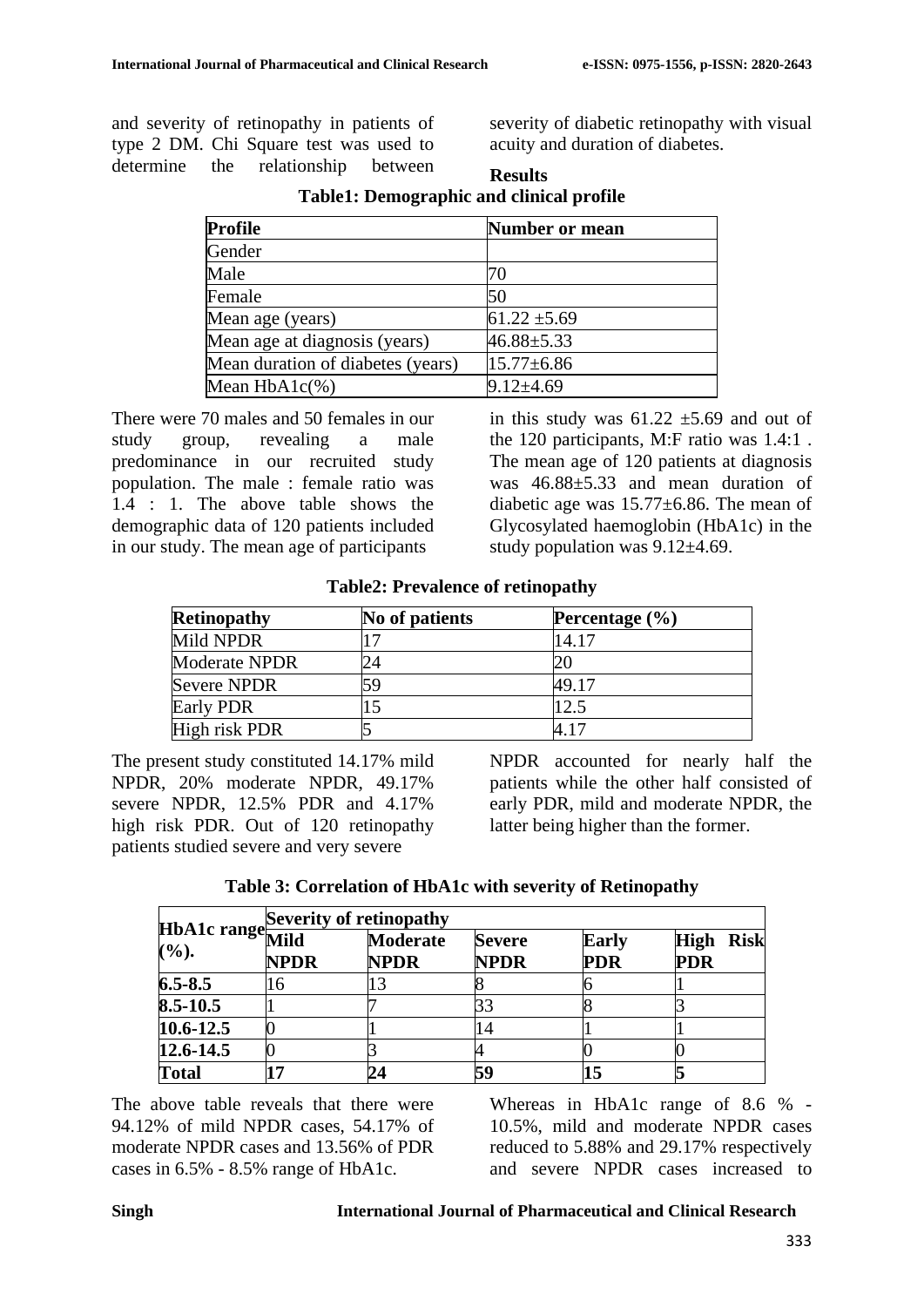55.93%. Early PDR cases raised from 40% in 6.5% - 8.5% range of HbA1c to 53.33% in 8.6 % -10.5%. And high-risk PDR cases raised from 20% to 60% when HbA1c raises from 6.5% - 8.5% to 8.6 %- 10.5%. This revealed an increasing trend of severity of retinopathy with raise in HbA1c levels.

| <b>Retinopathy Severity</b> | <b>HbA1c</b> |      |  |
|-----------------------------|--------------|------|--|
|                             | <b>MEAN</b>  | S.D  |  |
| <b>MILD NPDR</b>            | 8.02         | 0.53 |  |
| <b>MODERATE NPDR</b>        | 9.03         | 1.67 |  |
| <b>SEVERE NPDR</b>          | 10.26        | 1.78 |  |
| <b>Early PDR</b>            | 9.23         | 1.26 |  |
| <b>High Risk PDR</b>        | 9.70         | 2.37 |  |

**Table 4: Mean and standard deviation (S.D) of HbA1c in retinopathy**

The table shows the means of HbA1c in each level of severity of diabetic retinopathy. The mean of HbA1c in mild NPDR was  $8.02 \pm 0.53$ . In moderate NPDR it was  $9.03 \pm 1.67$ . In severe NPDR  $10.26 \pm 1.78$ . In Early PDR  $9.23 \pm 1.26$ and in High-risk PDR 9.70±2.37. Therefore, as the severity of retinopathy increased, the mean HbA1c for that level of severity also increased. The standard deviation (S.D) in each group being small.

#### **Discussion**

The present study was conducted as a descriptive observational study to determine the correlation of HbA1c levels with diabetic retinopathy. The present study constituted 14.17% mild NPDR, 20% moderate NPDR, 49.17% severe NPDR, 12.5% PDR and 4.17% high risk PDR. Lokesh S et al. reported prevalence of DR as 64%, in Blue Mountain stud[y9](#page-4-0) it was 29% while the prevalence rate was 50.3% in Winconsin epidemiologic study. [\[10\]](#page-4-1) Chennai urban Rural Epidemiological study (CURES) showed an overall prevalence of diabetic retinopathy of 17.6%. [11] Out of 120 retinopathy patients studied severe & very sever NPDR accounted for nearly half the patients while the other half consisted of PDR, mild and moderate NPDR, the latter being higher than the former. Regardless of the severity of retinopathy, 23% cases had CSME. A south Indian study by

Mohan R. reported an overall prevalence of 14 per cent, NPDR 6%, while 4% had macular oedema and 4% had PDR. [12] A Chennai study revealed the prevalence of DR was  $34.1\%$ . The prevalence included 30.8% with NPDR, 3.4% with PDR and 6.4% had DME. [13] The differences in the findings could be attributed to variable population Characteristics as age of onset, diabetic duration, treatment and its adherence. Our study revealed that mean values of HbA1c in non-proliferative types of diabetic retinopathy have indisputable difference. The standard deviation of each level being considerably small, made the difference more relevant. One way distribution of HbA1c in our study among the levels of retinopathy revealed significant non homogeneity and further revealed that the transition from mild to severe NPDR was statistically highly significant and that from moderate to severe NPDR was significant. Two-way distribution of retinopathy among ranges of HbA1c revealed significant association with the severity of retinopathy. The glycemic status of the patients in this study was studied by measuring HbA1C levels. When the HbA1C values were compared in the groups with increasing severity of retinopathy, increasing levels of HbA1C were noted showing a significant correlation. Therefore, it was noted that poor glycemic control led to the worsening of the retinopathy. The Diabetes Control and Complications Trial (DCCT) and the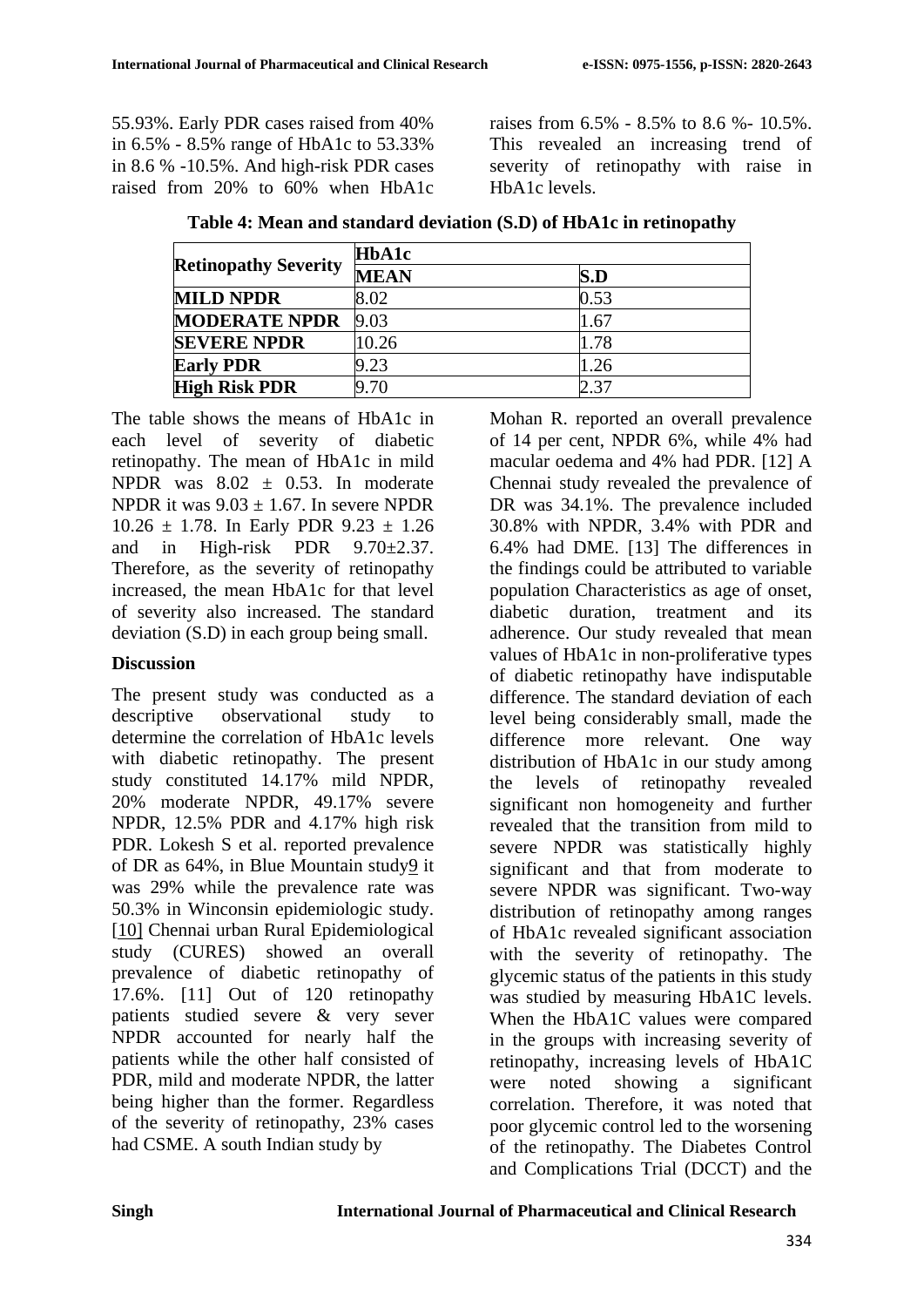U.K. Prospective Diabetes study (UKPDS) were two randomized clinical trials which conclusively showed the efficacy of glycemic control in preventing diabetic retinopathy. These studies mentioned that glycemic control was protective for all levels of retinopathy and there was no glycemic threshold below which a reduction in microvascular complications was not observed. [14-16] Comparision of the means of HbA1c in patients with and without CSME revealed statistically significant association of CSME with HbA1c. High glycosylated hemoglobin (HbA1c) level is a well-known risk factor for diabetic macular oedema. In addition, the DCCT had demonstrated that intensive treatment to maintain blood glucose levels at a normal range reduced the risk of clinically significant macular oedema at the rate of 23%. [17,18]

### **Conclusion**

The value of glycosylated haemoglobin (HbA1c) showed an increasing trend as severity of diabetic retinopathy increases. The poor metabolic control as demonstrated by high HbA1c is significantly associated with severity of retinopathy and presence of CSME. Duration of diabetes and high HbA1c levels are found to be the major predictors of diabetic retinopathy in type II diabetes mellitus.

# **Reference**

- 1. Chin YC, Sanjay S, Ong EL, Sun Y, Au Eong KG. Periodic blood glucose test and its relationship with diabetic retinopathy among patients with diabetes in a tertiary ophthalmic centre. Ophthalmic research: An international journal. 2013;1(1):23-30.
- 2. Rani PK, Raman R, Agarwal S, Paul PG, Uthra S, Margabandhu G. et al. Diabetic retinopathy screening model for rural population: awareness and screening methodology. Rural Remote Health. 2005;5(4):350.
- 3. Pandey SK, Sharma V. World diabetes day 2018: Battling the Emerging Epidemic of Diabetic Retinopathy. Indian J Ophthalmol. 2018;66(11):1652–3.
- 4. Fong DS, Aiello LP, Ferris FL, Klein R. Diabetic Retinopathy. Diabetes Care. 2004;27(10):2540–53.
- 5. Yau JW, Rogers SL, Kawasaki R. Global prevalence and risk factors associated with Diabetic Retinopathy. Diabetes Care. 2012;35(3):556–64.
- 6. Fong DS, Aiello L, Gardener TW, King GL, Blankenship G, Cavallerano JD, et al. Retinopathy in diabetes. Diabetes Care. 2004;27(1):84–7.
- 7. Bhavsar AR, Emerson GG, Emerson MV. Epidemiology of diabetic retinopathy. In: Browning D, editor. Diabetic Retinopathy: Evidence- based Management. New York: Springer; 2010. p. 53–75.
- 8. Klein R, Klein BE, Moss SE, Davis MD, DeMets DL. Glycosylated hemoglobin predicts the incidence and progression of diabetic retinopathy. JAMA. 1988;260(19):2864–71.
- <span id="page-4-0"></span>9. Mitchell P, Smith W, Wang JJ, Attebo K. Prevalence of diabetic retinopathy in an older community. Ophthalmology. 1998;105(3):406–11.
- <span id="page-4-1"></span>10. Klein R, Klein BE, Moss SE, Davis MD, Demets DL. The Wisconsin Epidemiologic Study of Diabetic Retinopathy: III. Prevalence and risk of diabetic retinopathy when age at diagnosis is 30 or more years. Arch Ophthalmol. 1984;102(4):527–32.
- 11. Rema M, Premkumar S, Anitha B, Deepa R, Pradeepa R, Mohan V. Prevalence of Diabetic Retinopathy in Urban India: The Chennai Urban Rural Epidemiology Study (CURES) Eye Study, I. Investig Opthalmol Vis Sci. 2005;46:2328.
- 12. Rema M, Ponnaiya M, Mohan V. Prevalence of retinopathy in non insulin dependent diabetes mellitus at a diabetes centre in southern India.